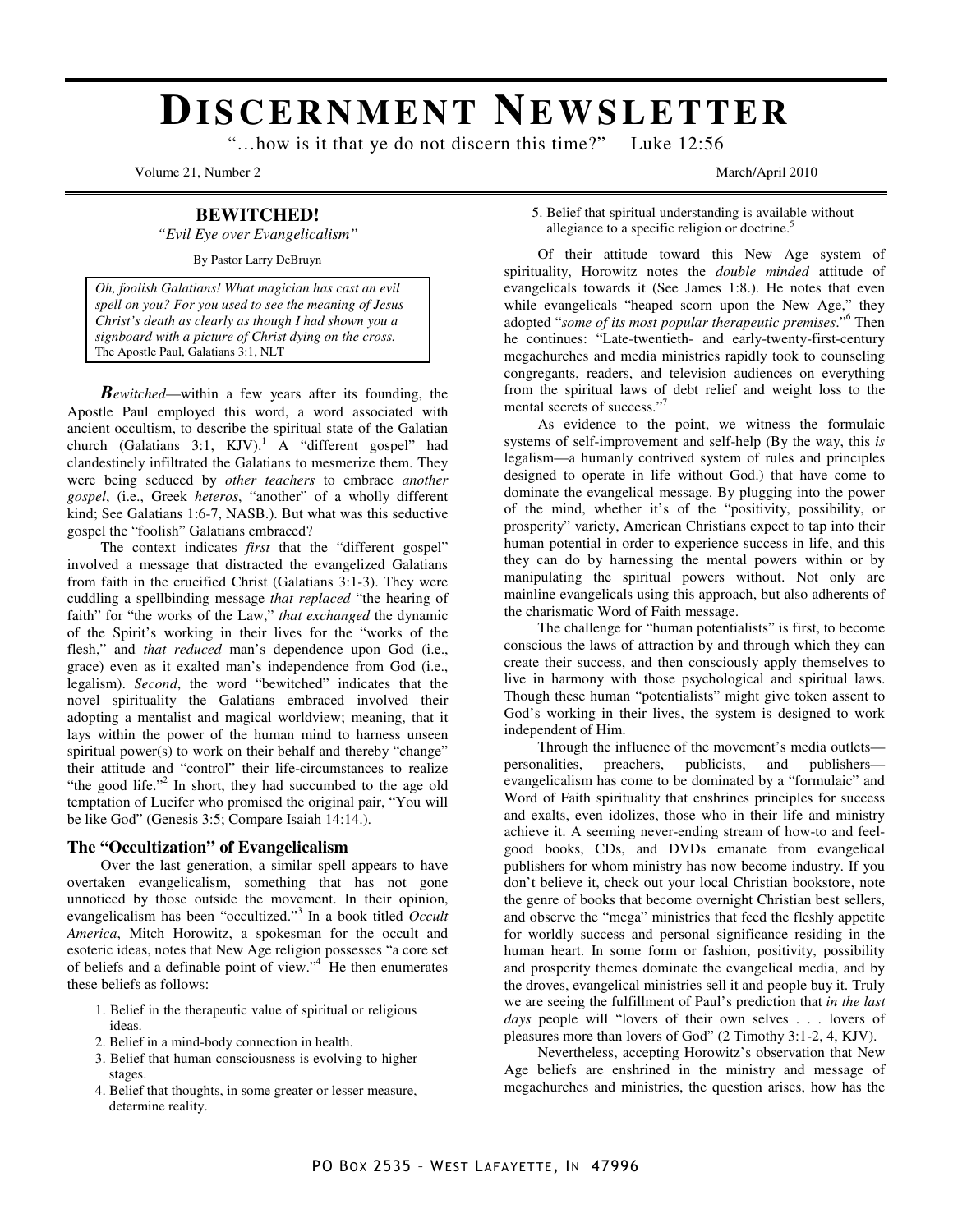"evil eye" come to bewitch evangelicalism? How has this "different gospel" grown to cast its spell over the movement?

 To understand the "occultization" of evangelicalism, something of the philosophy and history of New Thought and its impact upon American Christianity in general, and the evangelical movement in particular, needs to be known. To this end, Horowitz's recent book *Occult America* is helpful, for it amplifies and confirms the researched material previously stated by this pastor in the book titled, *Church on the Rise*. 8

## **New Thought—the Philosophy**

During the late  $19<sup>th</sup>$  and early  $20<sup>th</sup>$  centuries, the New Thought movement asserted itself in America by offering an intellectual, spiritual and mystical alternative to orthodox Christianity. Though similar to New Age religion (Horowitz of course, suggests New Thought *is* New Age religion!), New Thought preceded the 1960s introduction of the New Age spirituality to American culture by a couple of centuries. As New Thought advocates argue, the principles and practices of it have been around for thousands of years. New thought was just "new" to America. But just what is it?

 In general, New Thought is a theory of living which states: "Change your thinking and you can change your life." To devotees of this theory, the game of life is mentalist; it's primarily played out in the brain. According to ANTN (Affiliated New Thought Network), New Thought is

a modern spiritual philosophy stressing the power of right thinking in a person's life, the idea that our thoughts and attitudes affect our experience and that God (or whatever other name a person might have for a Higher Power) is within the individual.<sup>9</sup>

A prominent American religious historian labeled this approach to faith and life, "Harmonial" religion, which he defined as encompassing

forms of piety and belief in which spiritual composure, physical health, and even economic well-being are understood to flow from a person's rapport with the cosmos. Human beatitude and immortality are believed to depend to a great degree on one's being "in tune with the infinite."<sup>10</sup>

In brief, this is the New Thought and Harmonial philosophy of life. We turn to note some of the players.

## **New Thought—the Players**

The philosophy became popularized in America through the transcendentalism of Ralph Waldo Emerson (1803-1882) and the Christian Science of Mary Baker Glover Patterson Eddy (1821-1910). Others positivity thinkers like Ralph Waldo Trine (1866-1958, *In Tune with the Infinite or, Peace Power and Prosperity*, 1910),<sup>11</sup> Dale Carnegie (*How to Win Friends and Influence People*, 1936) and Napoleon Hill (*Think and Grow Rich*, 1937) peddled mind science to be the key to well-adjusted living. More contemporary exponents of the New Thought message are Tony Robbins (*Awaken the Giant Within*, 1991), Zig Ziglar (*See You at the Top*, 1975, 1977, 2000: "You can change what you are and where you are by changing what goes into your mind."), Marianne Williamson (CD *Meditations for a* 

*Miraculous Life*, 2007), and Wayne Dyer (*Change Your Thoughts—Change Your Life: Living the Wisdom of Tao*, 2007), whose weekly TV program has been broadcasted on the Public Broadcasting System (PBS). According to Horowitz's summary of New Age beliefs, the themes of these teachers and authors, as well as many others, have been and are being borrowed by leaders who are driving the evangelical movement.<sup>12</sup> By hitching a ride on New Thought/New Age themes, many authors, pastors, and ministries have risen to prominence by peddling a *Harmonial* message centering on human needs.

 Yet the current wave of players, both inside and outside the evangelical movement, is indebted to those who first introduced the "bewitched" message to America. We note the players.

#### *Frank B. Robinson (1886-1948)*

The "Miracle Man" of Moscow"—Moscow, Idaho, that is—as Robinson is known, founded an organization called *Psychiana*. He was one of the more notable spiritualists to tap into a "needs" oriented ministry. Horowitz remarks that, "Robinson, perhaps more than any other figure of his day, understood that mainstream Christian churches either had to address the problems of daily existence or risk irrelevance."<sup>13</sup> During the post war years of the 1940s and 1950s, liberal and influential religious clergy and commentators commenced a conversation about how to meet "the everyday needs of congregants."<sup>14</sup> During this period one rabbi wrote "the first religious-therapeutic classic of the postwar era, *Peace of Mind*."<sup>15</sup> With Robinson's influence, Horowitz notes "the trend was set."<sup>16</sup> He continues:

The American pulpit was now expected to address workaday concerns. Indeed, the books and sermons emanating from the twenty-first century's 'megachurches' abound in the how-to appeal that marked the Robinson approach. Life coaching, prosperity lessons, marriage counseling, and even weight-loss programs are standard fare in the nation's largest congregations.<sup>17</sup>

#### *Ernest Holmes (1887–1960)*

Indebted to the ideas of Eddy's Christian Science and therefore believing in the creative potential of the human brain, Ernest Holmes was a charismatic metaphysician and religious teacher possessing a lawyer's acumen. From his influence grew the movement known as *Science of the Mind*. Contemporary exponents of Holmes-like teaching include many of those previously mentioned (i.e., Williamson, Ziglar, Robbins, Canfield, etc).

 But Holmes's New Thought message influenced one wellknown Protestant religious leader, and "Presto, change-O!" the emphasis of American preaching was about to morph. The Godcentered Gospel which regards the death of Christ for sin—the ultimate human malfunction, and curing of which meets the ultimate human "need"—and His resurrection would become marginalized in American pulpits. During the  $20<sup>th</sup>$  century, Gospel-centered preaching would be jettisoned in favor of a more therapeutic self-help message incorporating the mind sciences (including psychology) to assist people in solving their life problems and changing their life circumstances. In other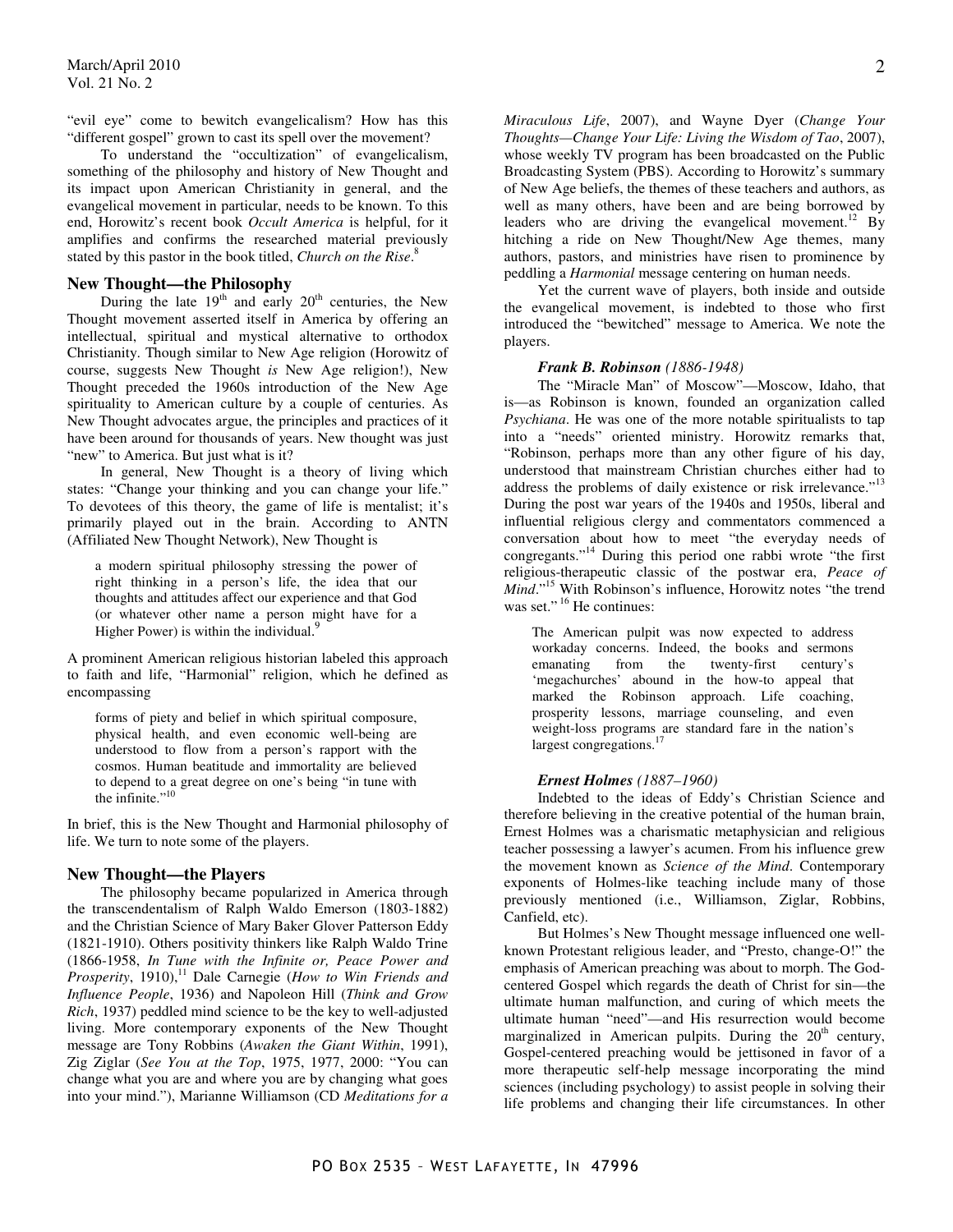words, preachers (We now call them *communicators*.) designed their messages (*Massages*?) to meet their parishioners' everyday needs, or as Paul puts it, *to tickle their ears* (See 2 Timothy 4:3-4.). With the entrance of New Thought into American pulpits and churches, pragmatism began to become the *modus operandi* of both individuals and institutions.

## *Norman Vincent Peale (1898-1993)*

Any understanding of the "bewitching" of American evangelicalism, as to how self-help philosophy has replaced the Gospel, must, I believe, consider the influence of Norman Vincent Peale. Horowitz notes Holmes' influence upon Peale, that his little book of essays (*Creative Mind and Success*, 1919) "changed everything for Peale, who entered Boston University's School of Theology soon after reading it."<sup>18</sup> Horowitz quotes Peale to have said: "There is no question in my mind that Ernest Holmes's teachings had helped me on my way."<sup>19</sup> Horowitz also observes that "Where [Frank B.] Robinson had called for 'a workable, usable God,' Peale wrote 'Christianity is a practical, usable way of life. . . .'"<sup>20</sup> In 1956, Peale wrote in the *Christian Herald*:

I had long observed the practice of such religious groups as Christian Science, Unity, and Metaphysical organizations. I observed that they all outlined in a simple one-two-three form, the 'how' of the spiritual life. $^{21}$ 

So in "one-two-three" fashion, Peale became the great exponent of what one historian described as, "a composite of Science of Mind, metaphysics, medical and psychological practice, old fashioned Methodist evangelism, and Dutch Reformed Calvinism."<sup>22</sup> In its formulaic prescription for successful living, today's psychologized preaching finds precedent in Peale being attracted to and utilizing the New Thought message. Not long after the rabbi wrote *Peace of Mind* (1949), Peale wrote *The Power of Positive Thinking* (1952). As a mainline and liberal Protestant, Peale tapped into New Thought philosophy, incorporated it into his life and ministry (His preaching, his books, and *Guideposts* magazine exuded the themes.), and brought his influence to bear upon the belief system of millions of Christians during the last half of the  $20<sup>th</sup>$ century. But to hone his message, Peale also tapped into another "source," a *secret* source which most of his naïve devotees did not notice.

 In addition to Ernest Holmes, the "California mystic" about whom in a 1987 interview Peale was "gracious in tone and lavish in praise, but otherwise did not go "out of his way to credit,"<sup>23</sup> Peale derived his preaching themes from another ominous source.<sup>24</sup> After studying and analyzing Peale's writings, two authors, one a former Peale protégé and the other a Unitarian minister, arrived at this conclusion. Without crediting his "source," the two researchers contend Peale extensively borrowed, even at points plagiarized, material from an "'obscure teacher of occult science' named Florence Scovel Shinn"  $(1871-1940)$ <sup>25</sup> whose writings have been reprinted and marketed because of the popularity of New Age religion.<sup>26</sup> A website bearing her name summarizes her belief system:

In her books she shows that we can enjoy a winning streak of health, prosperity, and happiness. She shares real-life stories with us from her many clients to illustrate how positive attitudes and affirmations invariably succeed in making one a 'winner' in life able to control life's conditions and release abundance through a knowledge of spiritual law. $27$ 

In a forward written in one of her books before he died, Peale admitted to her influence upon him and confessed he had "long used" her occult teachings. $^{28}$  Of one of her books Peale wrote:

*The Game of Life* is filled with wisdom and creative insights. That its teachings will work I know to be a fact, for I've long used them myself.<sup>29</sup>

Shinn lived in New York, just blocks away from the Marble Collegiate Church Peale pastored. Confirming that Peale would become a major "channel" for "bewitching" American Christianity, authors Exoo and Tweed think that whatever "the embarrassments" caused by Peale's plagiarism, "it pales against the discomfiture that millions of mainline Christians, purporting to stand on orthodoxy and Scripture alone, have thus unwittingly embraced the Occult."<sup>30</sup> We turn now to give attention to Peale's protégé.

## *Robert H. Schuller (1926-Present)*

Norman Vincent Peale's legacy is now being felt in evangelicalism via the influence of his soul mate and once fellow minister in the Reformed Church in America, Robert H. Schuller. In his book *Mountains Into Goldmines*, Professor Dennis Voskuil documented the link—personal, ideological, and historical—between Peale and Robert H. Schuller.<sup>31</sup> Voskuil noted that Schuller "patterned the essential elements of his message after those of Peale" and that "Schuller's possibility thinking closely resembles Peale's positive thinking."<sup>32</sup> Voskuil also stated that Schuller asked Peale to "endorse and preface" some of his early books.<sup>3</sup>

 On an "Acknowledgments" page of one of those books, Schuller cited indebtedness to Peale. He wrote: "I am most grateful to . . . ministers Norman Vincent Peale and Raymond J. Lindquist, who have done far more for me than they will ever know."<sup>34</sup> On a following "Introduction" page, Peale recommended Schuller's book. "I feel certain," he wrote, "that any person who will read this book and act upon it will be able to achieve anything he or she wants."<sup>35</sup> Peale also mentioned he had personally known Schuller over a ten year period. Obviously, both men incorporated Harmonialism into their message, filling their books and preaching with "aphorisms, anecdotes, personal testimonies, and 'how to' lists."<sup>36</sup> About his relationship to Peale, Schuller said, "Norman Vincent Peale, the greatest positive thinking preacher from a mainline denomination in history preached here often."<sup>37</sup>

*Powerlines*, a magazine produced by Crystal Cathedral Ministries, contains an article titled "Four Faithful Followers" that highlights the Peale-Schuller connection. The article cites "three men as the most powerful, positive influencers of his [Dr. Schuller's] formative ministry years: Dr. Billy Graham, Dr. Norman Vincent Peale, and Bishop Fulton Sheen."<sup>38</sup> The article relates how "Peale's wife Ruth was a member of the church governing body that called young Robert Schuller to southern California to begin a church," and how "Two years later, when Rev. Schuller invited Dr. Peale to deliver a message from the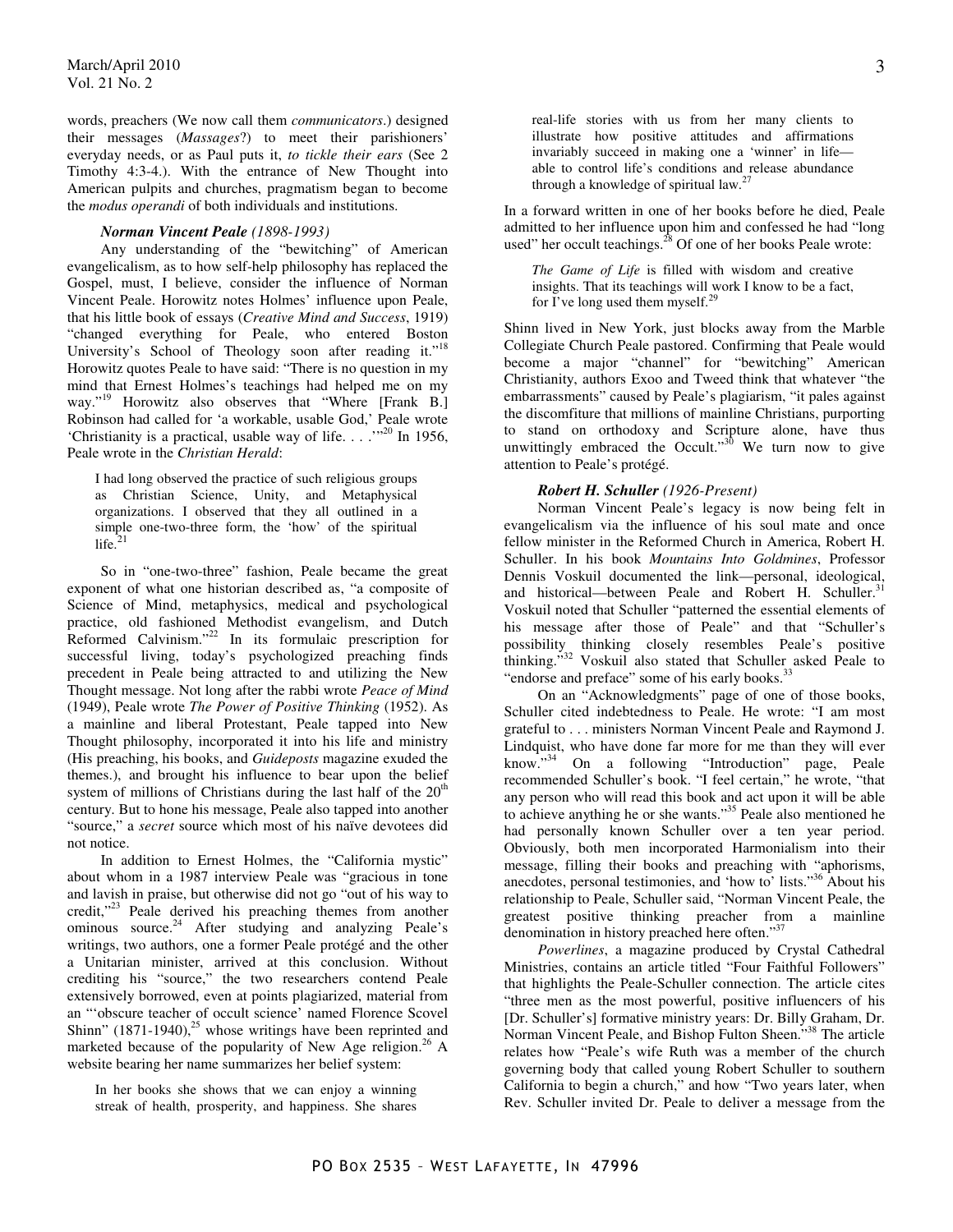snack bar rooftop of his drive-in theater church, people drove many miles to hear this very popular pastor and author."<sup>39</sup> It notes that "Peale's 'positive thinking' inspired Schuller's 'possibility thinking,' and [that] the likeminded pair remained lifelong friends."<sup>40</sup> Thus, a pastor's "network" had been formed, and presuming there to be strength in numbers, other networks would follow. Thus we might imagine Peale to have "appallingly" instructed Schuller:

*My dear son Robert, Be strong in the mind of Beelzebub. The ideas of New Thought which you have heard from me in the presence of many witnesses (Holmes, Eddy, Shinn, etc.), entrust these to other unfaithful men that they might teach the life message of New Thought to others also.* (Parody on 2 Timothy 2:1-2)

So it has come about that by the Crystal Cathedral's Institute for Successful Church Leadership, Peale and Schuller's message and methods have been passed on to minions of other ministers. As to the unbiblical and unorthodox influence of both men upon the face and heart of American evangelicalism, D.A. Carson observes, "Playing fast and loose with the Bible needed a liberal audience in the days of Norman Vincent Peale, but now, as the case of Robert Schuller indicates, professed conservatives eat it up."<sup>41</sup> The influence of Schuller upon evangelicalism should not be underestimated, for as Voskuil noted decades ago, "Schuller's positive brand of evangelicalism seems indeed to have become a new orthodoxy."<sup>42</sup>

 Schuller's "orthodoxy" has extended its influence upon evangelicalism through two of today's most notable pastors, Bill Hybels (the Willow Creek Association) and Rick Warren (Saddleback Church and the Purpose Driven movement), both of whom learned their way of "doing" church from Schuller, and established networks of thousands of pastors and churches to spread their pragmatic "systems" of church growth all over the world.<sup>43</sup>

## *Bill Hybels (1951-Present)*

Schuller has called Bill Hybels "one of the greatest ministers in the world."<sup>44</sup> In their book *Rediscovering Church*, Lynne and Bill Hybels recount first meeting Schuller at the Crystal Cathedral in the mid 1970s, an introduction they call a "Divine Encounter."<sup>45</sup> As a result of that first meeting, Schuller came to Moline, Illinois, to help Hybels conduct a fundraiser to purchase the land upon which to build the Willow Creek Community Church. Hybels has credited Schuller with being a mentor to him, has preached on *Hour of Power* telecasts, has promoted Schuller in various ads in *Christianity Today*, and has frequently spoken at seminars organized by Schuller. No doubt, Hybels derived much of his philosophy about church growth (seeker-sensitive, user-friendly, and audience-driven) and preaching style and substance under Schuller's tutelage. Hybels remains Schuller's friend. But the connection between Warren and Schuller is not as overt.

#### *Rick Warren (1954-Present)*

During his last year (late 1970s) as a student at Southwestern Baptist Seminary in Fort Worth, Texas, Rick Warren and his wife took a trip to Southern California to visit Schuller and the Crystal Cathedral. After working through their

initial skepticism about his church growth philosophy, the couple came away impressed by Schuller's ministry and his methods for starting and building a church.<sup>46</sup>

 Though enamored with Schuller's methods, Warren has tried to separate himself from Schuller's message. According to Richard Abanes, in 1998, Warren distanced himself from Schuller for reason of Schuller's syncretism (All religions contain spiritual truth.), pluralism (There are many paths that lead to the same God.), and inter-spirituality (The Mormon Stephen Covey spoke at the Crystal Cathedral.).<sup>4</sup>

 But consistent with the "positivity and possibility" mood of preaching established by Peale and Schuller, *The Wall Street Journal* reported that Rick Warren's "needs" oriented "sermons rarely linger on self-denial and fighting sin, instead focusing on healing modern American angst, such as troubled marriages and stress."<sup>48</sup> About his preaching style, the *Orange County Register* noted:

Warren is also regarded as a savvy interpreter of his culture and generation. He is famous (some say infamous) for retiring the fire-and-brimstone formality of his Southern Baptist forefathers. In its place, he pioneered a sunny, laid-back, Southern Californian "relatability," transforming church from an old-fashioned penance into a contemporary celebration.<sup>49</sup>

Correspondingly, Warren diminishes the importance of Bible doctrine (i.e., teaching) for Christian living in *The Purpose Driven Life*. He writes: "Today many assume that spiritual maturity is measured by the amount of biblical information and doctrine you know."<sup>50</sup> Thus like Robert Schuller who in 1982, called for a new reformation centering on psychological self-esteem, twenty-five years later Rick Warren is also calling for a new reformation.<sup>51</sup> He stated:

The first Reformation was about belief. This one needs to be about behavior. We need a reformation not of creeds but deeds.<sup>52</sup>

In this connection, along with a host of evangelical and other notables (Larry King, President George H.W. Bush, George Foreman, and Ben Stein) Rick Warren's wife Kay was a featured speaker at Schuller's *Rethink* conference in early 2008.<sup>53</sup>

## *Joel Osteen (1963-Present)*

Though seemingly independent of the Peale-Schuller influence, another popular media preacher should be noted. On CBS' *The Early Show*, Joel Osteen admitted to the similarity between his and Peale's "positivity" message. During the course of the interview, Harry Smith compared Osteen's preaching to Peale's, a comparison with which Osteen agreed. He confessed:

It's amazing. I was preaching two or three years when someone gave me one of his books. I was going to say, "He thinks like me. I think like him." It seems like it's the same base there. God is on our side and if you think right, I believe, like Norman Vincent Peale did, that your life follows your thoughts. You get up negative, oppressive, your day will go that way. $\dot{5}$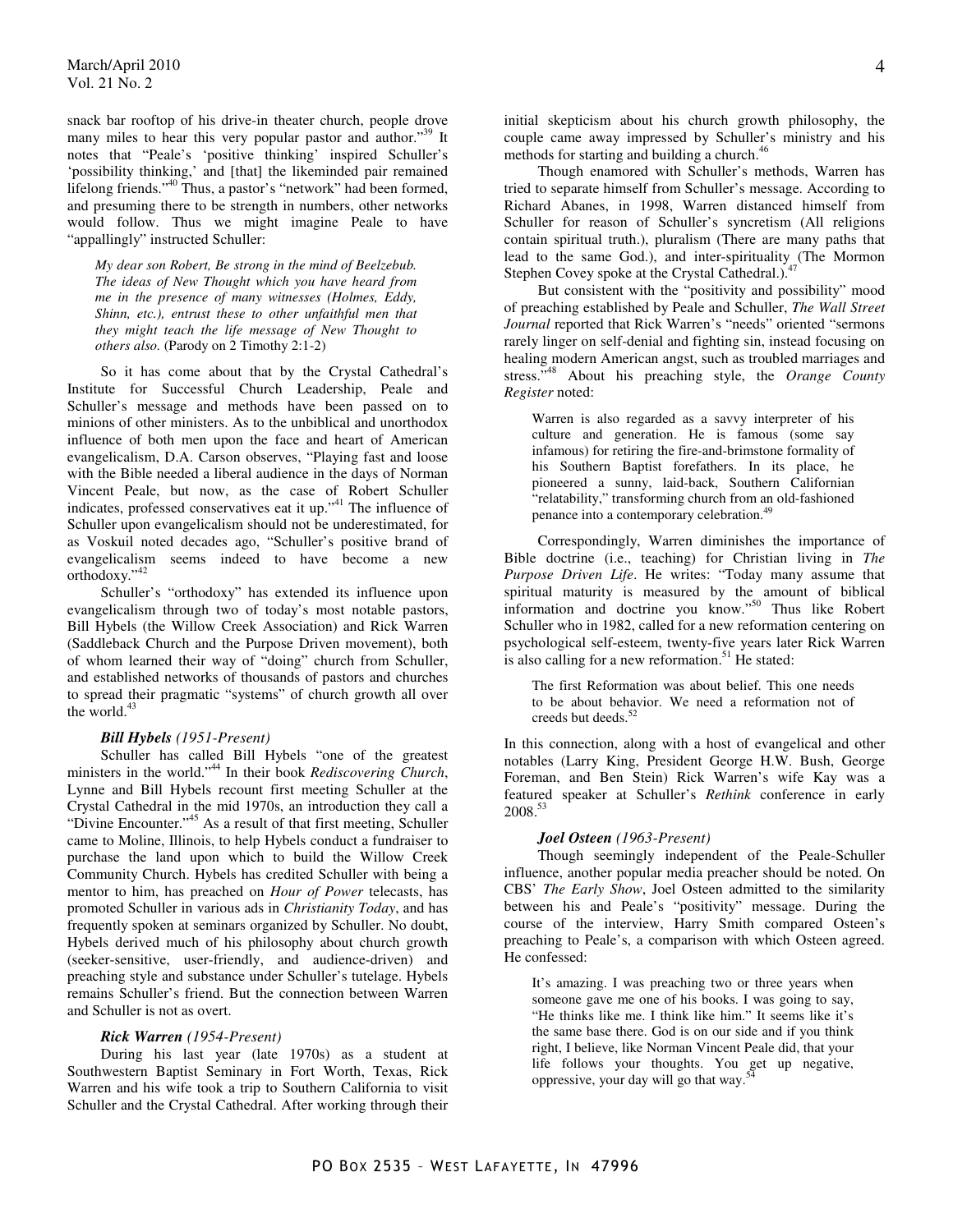Note: "Peale *thinks* like me. I (Osteen) *think* like him." Do we connect the dots?

 Forty-thousand persons attend Lakewood Church, now the largest church in America, which meets at the former Compaq Center in Houston, Texas. Both the smiling Osteen and his wife Victoria exude every appearance of success 'n life. Regularly, he appears on TV talk shows. Several million viewers follow his weekly *Lakewood Church* television broadcast. Osteen's books, *Your Best Life Now: 7 Steps To Living At Your Full Potential* (2004), *Become a Better You: 7 Keys to Improving Your Life Everyday* (2007), and *It's Your Time: Activate Your Faith, Achieve Your Dreams and Increase in God's Favor* (2009) remain best sellers. As is readily observable, the titles ooze with a human potential message, one of the key ingredients in New Thought philosophy, which when combined with a dab of charismatic Word of Faith spirituality, makes Osteen's "positivity" message one of the most influential on the current American religious scene.

 Upon being interviewed by a major new magazine, the following exchange took place between Joel Osteen and a reporter:

- REPORTER: You get criticized a lot for your relentless positivity. Why?
- JOEL OSTEEN: I think maybe it's because it's not old school. People are used to being beaten down. They're used to [churches] condemning people to make them feel so bad so that they'll repent, so they'll know that they're sinners, but I think there's a different approach.<sup>5</sup>

According to the schmoozing style of "needs-themed" preaching so prevalent among today's pastor-communicators, the most abhorrent thing a pastor could do is make members of the audience feel uncomfortable about their sins and "the need" of repentance. In her biography of Peale, *God's Salesman*, Carol George wrote that like Osteen, Peale knew what turned people off. "He knew that to talk about sin, suffering, and guilt was not going to produce the attendance numbers he wanted."<sup>56</sup> But of such an omission, Cornelius Plantinga notes:

For the Christian church (even in its recently popular seeker services) to ignore, euphemize, or otherwise mute the lethal reality of sin is to cut the nerve of the gospel. For the sober truth is that without full disclosure on sin, the gospel of grace becomes impertinent, unnecessary, and finally uninteresting.<sup>57</sup>

## **Beyond Positivity, Possibility and Potentiality**

In a *Wall Street Journal* article, Pastor Bob DeWaay evaluated that the seeker-sensitive and audience-driven way of doing church is "'gutting' Christianity. The Bible's theme" he continues, "is about redemption and atonement, not finding meaning and solving problems."<sup>58</sup>

 The Gospel of grace means that God in His power does for us what we cannot do for ourselves. The Gospel is Good News not "good advice." Yet the message of the New Testament Gospel is the polar opposite from Joel Osteen's invitation to, "Discover the Champion in You."<sup>59</sup> God does not save champions (1 Corinthians 1:26-29). God saves sinners and, frankly, I tire of the pervasive "new legalistic" message of the

mass of positivity and possibility ministries who dispense their psychological solutions and steps-to-recovery programs in the same way as teachers of human potential do (i.e., Tony Robbins, Wayne Dyer, etc.). Having ministered to hundreds of terminally ill people for almost 40 years of local church ministry, I cannot imagine myself counseling dying persons that they need to "discover the champion" within. The discoveringthe-champion-within formula will not work in the face of death, and though it might provide the illusion of doing so, neither does it really work in life. A champion does not lie within us below (See Romans 7:14-25.). Rather, we need the Savior who's from without and above!

 But taking their cue from the Willow Creek, Purpose Driven or the Lakewood models of church success, thousands of pastors *succumb* to pressure exerted by their congregants (be like Bill, do it like Rick, or smile like Joel), *manage* their ministries according to pragmatic plans and principles designed to achieve success at the professional level, and *script* their messages to aid congregants in experiencing that same success at a personal level. Since the advent of this way of "doing" church a generation ago, congregants now "worship" (Worship ought to be about God.) expecting their "felt needs" to be met (It's about them, not Him!). By the way . . . it's always mystified me as to how pastors can *intuit* exactly what those felt needs might be. Yet whether such "needs" are real or voyeuristically imagined, one minister observes of this culturized brand of preaching and way of doing ministry:

Now, if you're a pastor in Honduras, it might be okay to define your ministry as meeting needs, because more people in Honduras have interesting biblical needs food, clothing, housing. But most people in the churches I know get those needs met without prayer. So they've moved on to "needs" like orgasm, a satisfying career, an enjoyable love life, a positive outlook on life, and *stuff the Bible has absolutely no interest in*. 60

Gene Veith has pointed out that American evangelical religion has become dominated by a *Moralistic Therapeutic Deism* which is passed off as Christian, but in reality is a contra-Gospel composed of "pop psychology, self-help platitudes, and the power of positive thinking."  $61$  So we are driven to ask the question, why has such a "bewitching" Gospel grown to exert this overwhelming influence upon the evangelical church? The change can be accounted for on the basis of evangelicals succumbing to the three enemies of the Christian life—*the world, the flesh, and the devil*.

#### **New Thought—the Mind of the World**

The values and mores of any host culture threaten how people perceive the Gospel. Being one of rugged individualism, self-reliance and personal initiative, the American culture poses a great obstacle to the Gospel of God's grace, His unmerited and underserved favor toward those who will come to Him by faith in Jesus Christ (Ephesians 2:8-9). Typical is the American saying, "God helps those who help themselves," and traditionally, we are a can-do people who throughout history have helped ourselves. This overall tendency makes us especially vulnerable to *self-help* religion. In part, this may explain why do-it-yourself formulaic spirituality dominates evangelical media, pulpits and churches. When combined with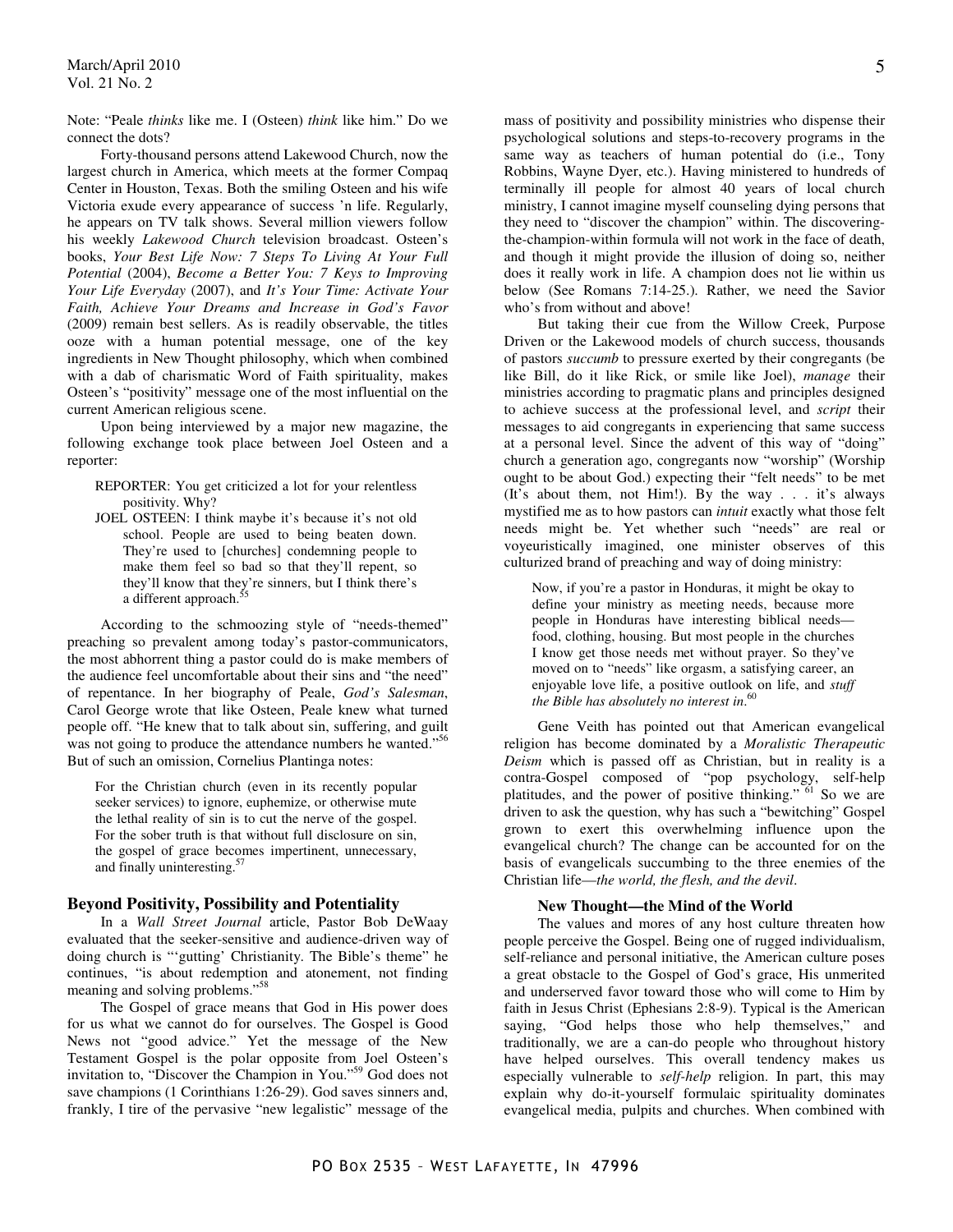a distorted picture of Christianity (i.e., Moralistic Therapeutic Deism), the legalism of self-help laws appeals to the fleshly nature of people and pre-empts and obscures the divine message of God's grace in Christ. As Paul wrote the Galatians, "Are you so foolish? Having begun by the Spirit, are you now being perfected by the flesh?" (Galatians 3:3).

## **New Thought—the Mind of the Flesh**

Neither does being mental equate to being spiritual. In Scripture, the mind and the Spirit are not to be confused or confounded. Paul wrote in Romans: "For *the mind* [Greek, *phron*ē*ma*] *set on the flesh is death*, but *the mind* [*phron*ē*ma*] set on the Spirit is life and peace, because *the mind* [*phron*ē*ma*] set on the flesh is hostile toward God; for it does not subject itself to the law of God, for it is not even able *to do so*; and those who are in the flesh cannot please God" (Emphasis mine, Romans 8:6-8). Elsewhere the apostle described men who opposed Moses as possessing "depraved minds" (2 Timothy 3:8, NIV). But because the human mind is non-material, even supra-material, it can provide the illusion of being spiritual, and therein lays New Thought's deception.

 In our unregenerate state of being, we are a carnal people who will *indulge* both "the desires of the flesh and . . . *the mind*" (Emphasis mine, Ephesians 2:3, NASB). This is to say, mental-ism possesses no power to infuse God's Spirit in the heart of a person, to resurrect a person's spirit from the dead and to enable his/her soul to experience a relationship and fellowship with Almighty God (Ephesians 2:1). Only the sovereign Spirit can create this capacity in a person's heart (John 3:6). A person is either a SAINT or an AIN'T, either indwelt by the Spirit of Christ or not, either a pneumatic or not (Romans 8:9). Absent the mind of the Spirit, a person's thought life will remain depraved and corrupt.

 Joel Osteen's book may invite his readers to *Become a Better You*, but the overriding question is *how*? Osteen offers seven keys, none of which involves the divine regeneration required to implant "the mind of Christ" in the human psyche, the mind-set that will stimulate a person to "be obedient to God's revelation."<sup>62</sup> To Osteen, developing optimism about yourself, your life and your God become the reference for and the substance of faith, the definition of what it means to "believe." But in the mind games he plays with his followers, Osteen's good advice ignores God's Good News.

 The New Thought message (i.e., positivity, possibility and prosperity) is a spiritual placebo upon the collective psyche of religious America, a medicine that indulges its patients, but does not heal them. The Chinese say: *It's no use trying to carve rotten wood*. New Thought is like trying to carve the rotten wood of depraved and unregenerate minds and hearts (See Jeremiah 17:9.) As the Puritan John Owen (1616-1683) observed, "in the Scripture the deceit of the mind is commonly laid down as the principle of all sin whatever  $\ldots$ <sup>63</sup>

#### **New Thought—the Mind of the Devil**

 The appeal of New Thought lies, I believe, in the hidden power of it over the mind. So in the Old Testament, the children of Israel were to have nothing to do with occult (occult means hidden) powers, knowledge or sources, with what God called an *abomination* (Deuteronomy 18:9-12). In the early church

revival at Ephesus, many believers "which used curious arts brought their books together, and burned them before all *men*: and they counted the price of them, and found *it* fifty thousand *pieces* of silver" (Acts 19:19, KJV). The result was that the Word of God grew mightily and prevailed (Acts 19:20).

 Yet contrary to God's prohibition, and the early church's example, here we have a network of contemporary influential Protestant and evangelical ministers and ministries whose themes of preaching are indebted to an occult belief system rooted in New Thought, and whose books and recorded sermons, had they been extant in the apostolic era church, would have been burned! In the contemporary church, the Word of God is not really growing and prevailing for reason that a bewitching message has mesmerized its collective mind (See Amos 8:11.). Paul's statement to the Corinthians is relevant. He wrote: "But I am afraid, lest as the serpent deceived Eve by his craftiness, your minds [Greek, *no*ē*ma*] should be led astray from the simplicity and purity *of devotion* to Christ" (2 Corinthians 11:3). The contemporary church is being *occultized* by the mental *devices* (Greek, *no*ē*ma*) and *methods* (Greek, *methodeías*) of Satan (2 Corinthians 2:11; Ephesians 6:11).

#### **Conclusion**

Nothing succeeds like success, and a generation ago one evangelical leader noted that evangelicals were worshipping a "success goddess," something New Thought philosophy promises and its ministers project; and in an image oriented age, that aura proves in most charming to worldly evangelicals who covet success 'n life. $64$  New Thought is a worldly-wise philosophy of life masquerading itself as Christian. Harmonialism is spiritual pretension, "a form of godliness" that denies "the power thereof" (2 Timothy 3:5, KJV; Read 3:1-9.). After all, who needs Providence if we've got principles? Thus, the apostle instructs believers "turn away" from messengers who teach this worldly, narcissistic and self-indulgent philosophy of life. Such earth-bound thinking easily blinds "the minds [Greek, *no*ē*ma*] of the unbelieving" from the "the light of the gospel of the glory of Christ" (2 Corinthians 4:3-4).

 The New Thought message of positivity, possibility, prosperity and potentiality is so earthly minded that it's no heavenly good. Preachers of the harmonic mind-set— "positivity . . . positivity," they cry—are kin to the false prophets of Jeremiah's day who prophesied, "Peace, peace; when *there is* no peace" (Jeremiah 6:14; 8:11, KJV). About such teachers of mind science Paul stated: "For many walk, of whom I have told you often . . . *that they are* the enemies of the cross of Christ: . . . who mind [Greek, *phrone*ō] earthly things" (Philippians 3:18-19).

 The invasion of this occult philosophy illustrates how Satan infiltrates and seduces the church as he "disguises himself as an angel of light" (2 Corinthians 11:13). Remember: the mind can play tricks! Therefore Paul tells us to take "every thought [Greek, *no*ē*ma*] captive to the obedience of Christ" (2 Corinthians 10:3, 5), and to "Set your mind [Greek, *phrone*ō] on the things above, not on the things that are on earth" (Colossians 3:2, NASB).

Pastor Larry DeBruyn is the author of a new book titled, **Unshackled:** Breaking Away From Seductive Spirituality.